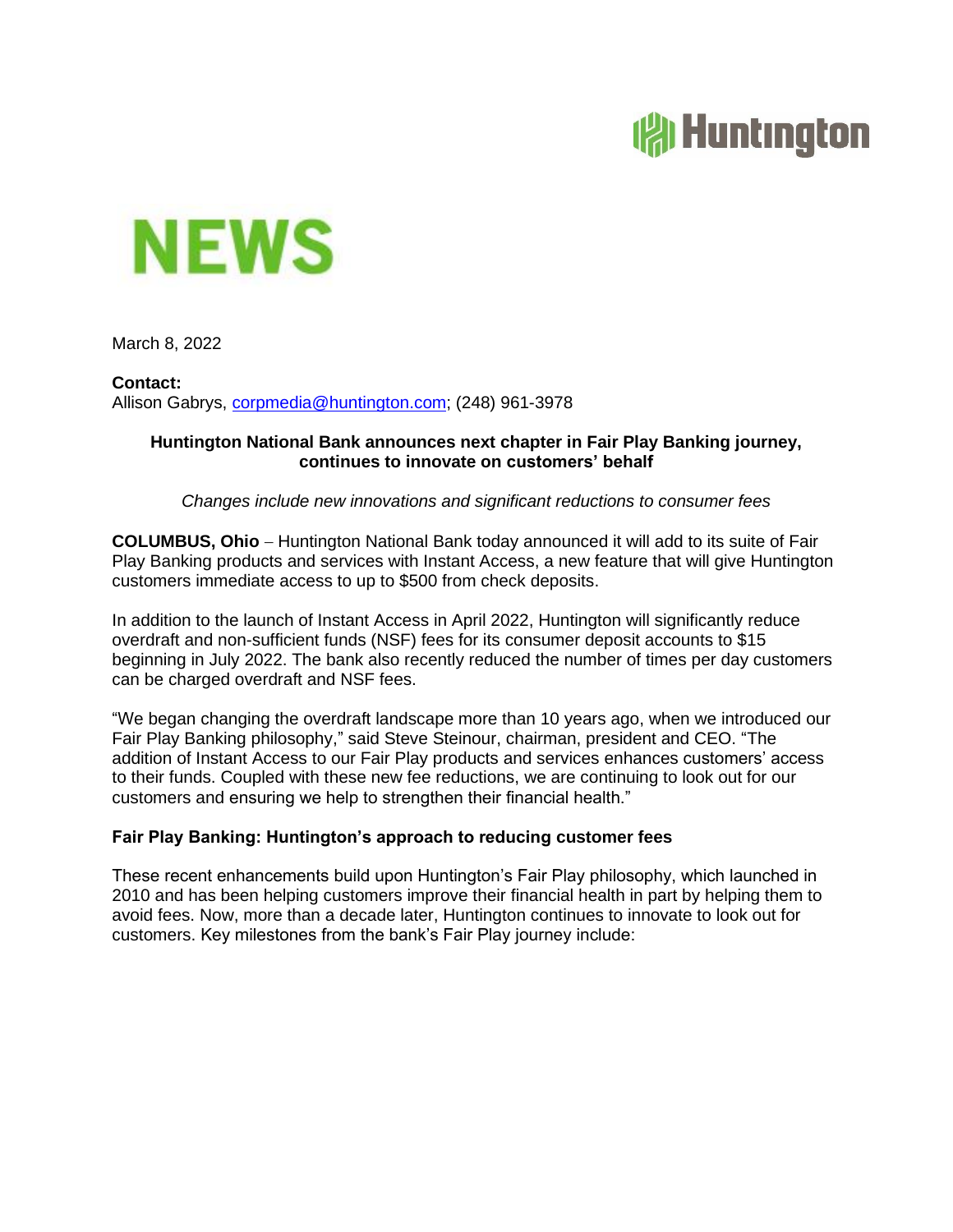

"Huntington is delivering innovative, customer-centric products and services, and we intend to keep leading this effort for the benefit of customers throughout our growing footprint," Steinour said.

## **Additional products and services**

In addition to the changes to overdraft-related fees, Huntington's suite of Fair Play Banking products and services offers a variety of simple, intuitive and low-cost solutions to help customers save money, manage their spending and achieve their financial goals. The full series of products includes:

- **[Asterisk-Free Checking](https://www.huntington.com/Personal/checking/asterisk-free-checking)** is free to open, has no monthly checking maintenance fee, no minimum balance and no check or debit card usage requirements – and it includes 24- Hour Grace.
- **[The Hub](https://www.huntington.com/Personal/online-banking/digital-banking-tools)** is Huntington's digital banking experience, built to look out for customers and their financial futures with a focus on people-first, technology powered delivery and solutions. Free to all Huntington customers, The Hub is designed to help customers save more money, manage their spending and keep their financial goals front and center.
- **[Huntington Heads Up](https://www.huntington.com/Personal/online-banking/heads-up)** provides insights to help Huntington customers avoid inconveniences and make spending and saving suggestions. The tool provides a variety of key personal insights about customers' financial wellness as they set and reach their goals, based on their spending and saving habits.
- **[Money Scout](https://www.huntington.com/Personal/online-banking/money-scout)** is an automatic savings tool that analyzes Huntington customers' spending habits, income and upcoming expenses to find money they aren't using in their checking accounts — from \$5 to \$50 — then moves it to savings, automatically. Money Scout notifies customers when the money moves, and they can pause, stop or reverse transfers at any time.